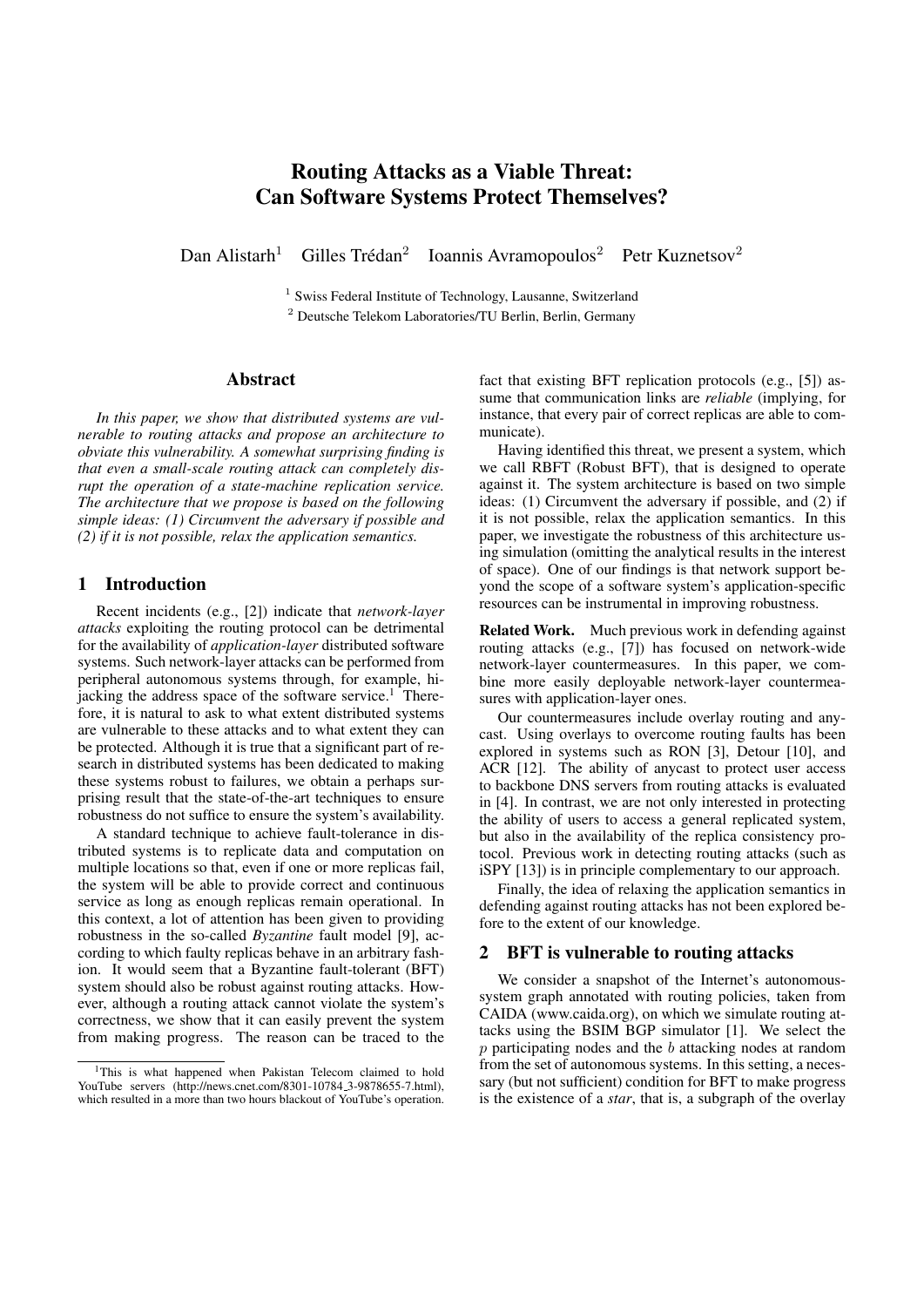graph consisting of one overlay node connected to 2*f* other nodes by bidirectionnal links that have not been hijacked, where  $f < p/3$  is the maximal number of faulty replicas and *p* is the number of replicas.

Figure 1(a) measures the impact of an attack on the replica overlay. Each point of the curves is the average of 160 independent experiments. Our security performance metric is the *liveness ratio*, defined as the percentage of experiments in which the overlay contains a star. The empirical liveness ratio is shown as a function of *b*, for 10, 20 and 40 servers. For instance, the liveness ratio is lower than 20% assuming  $b \geq 4$ , independently of *p*. This clearly highlights the significance of the threat as a system that consists of  $40 = 3f + 1$  replicas is expected to tolerate  $13 = f$  Byzantine replicas in the absence of routing attacks. Finally, note that the availability benefit gained by increasing the number of replicas is negligible.

### 3 RBFT Architecture

To overcome routing attacks, we try to ensure that clients and servers have enough redundant paths to circumvent the adversary through protocols designed for this purpose. If this is not possible, the system gracefully degrades by changing the application semantics.

#### 3.1 Obtaining Path Diversity

In the Internet, every router selects at most one path for each destination, and routing policies restrict what paths can be selected. Moreover, applications do not typically participate in the routing decisions. Therefore, the available default paths are rather restricted, and one of our challenges is to improve path diversity. To that end, we rely on the following methods. (1) We try to *squeeze* as many paths as possible from a given system configuration (where by *configuration* we mean a given placement of replicas to autonomous systems). (2) We place the replicas *strategically*. (3) We *reconfigure* the system dynamically by adapting the number of replicas and their network location.

To squeeze paths from a given configuration, we rely on two tricks. The first trick is to use *overlay* paths: if two replicas cannot communicate directly, they try to communicate through a one or more intermediate replicas. The second trick is to expose the network provider's path diversity to the application. That is, if a provider has more than one path to a particular (destination) replica, a (source) replica being hosted at this provider's network would be able to use any of those paths.

The performance of a particular configuration against a routing attack depends on both the number of autonomous systems where replicas reside as well as the location and role of those autonomous systems. For example, *tier-1* autonomous systems, which do not have providers, are able to contribute significantly higher path diversity than *stub* (peripheral) autonomous systems, and it would be beneficial for the robustness of the service to host its replicas inside such a network. This intuition is verified in our simulations.

Finally, if the available path diversity is insufficient to ensure progress, we change the system configuration by adding, removing, and relocating replicas (leveraging the cloud resources available in the Internet). Finding a new configuration and making sure that the configuration is properly adopted by the system in the presence of a routing attack can partly be a very interesting application for ideas summarized in [8].

#### 3.2 Exploiting the Path Diversity

Once redundant paths are available, carefully designed protocols should be in place to circumvent the adversary. We care about the communication between the replicas and the clients as well as the communication among the replicas.

Client-to-Replica Paths. There are two aspects related to protecting communication between the replicas and the clients: making sure that the client requests reach the replicas and making sure that the replica responses reach the clients. We only discuss the second aspect (the techniques for client-to-replica communication are similar).

In BFT, upon execution of a request, each replica forwards the corresponding response to the corresponding client *directly*, and the client accepts the response if it receives identical responses from  $f + 1$  replicas (one of them should come from a correct replica). However, because of a routing attack, the response may not reach the client. As a result, the client may not receive  $f + 1$  matching responses to return the response to the application. To overcome this issue, we require from each replica to broadcast its result to the rest of the replicas, and as soon as each replica collects  $f + 1$  distinct matching responses, it sends them back to the client. As long as enough replicas are pairwise connected (an assumption that we will revisit in the next section) and a non-faulty path to the client exists, the client receives  $f + 1$ correct responses.

Replica-to-Replica Paths. In BFT, broadcast is the basic primitive of communication. Since a routing attack can severely affect a significant number of direct paths in a naive broadcast protocol, one method to exploit fault-free overlay paths is to rely on *flooding*: if a replica receives a message *m* it has not seen before, it forwards *m* to every other replica. The resulting protocol ensures progress that as long as a quorum of correct replicas maintain a (eventually synchronized) connected overlay.

To overcome the  $O(p^2)$  message complexity of this approach, we require that flooding happens on a *subgraph* of the replica overlay (that we will call the *dissemination graph*). In the best case, this method employs  $O(p)$  transmissions per broadcast message (when the dissemination graph is a tree), however, we may not be able to ensure delivery to all replicas that are connected by a fault-free path to the source. In the following, we sketch a protocol that approximates the  $O(p)$  complexity by adapting to the attack and selecting the "best" dissemination graph.

At a high level, the protocol works by having replicas *adaptively* decide on the dissemination graph using performance feedback. The adaptation procedure is based on two components: A performance monitor and a graph selection algorithm. The performance monitor determines for each request whether it was serviced successfully or not. The